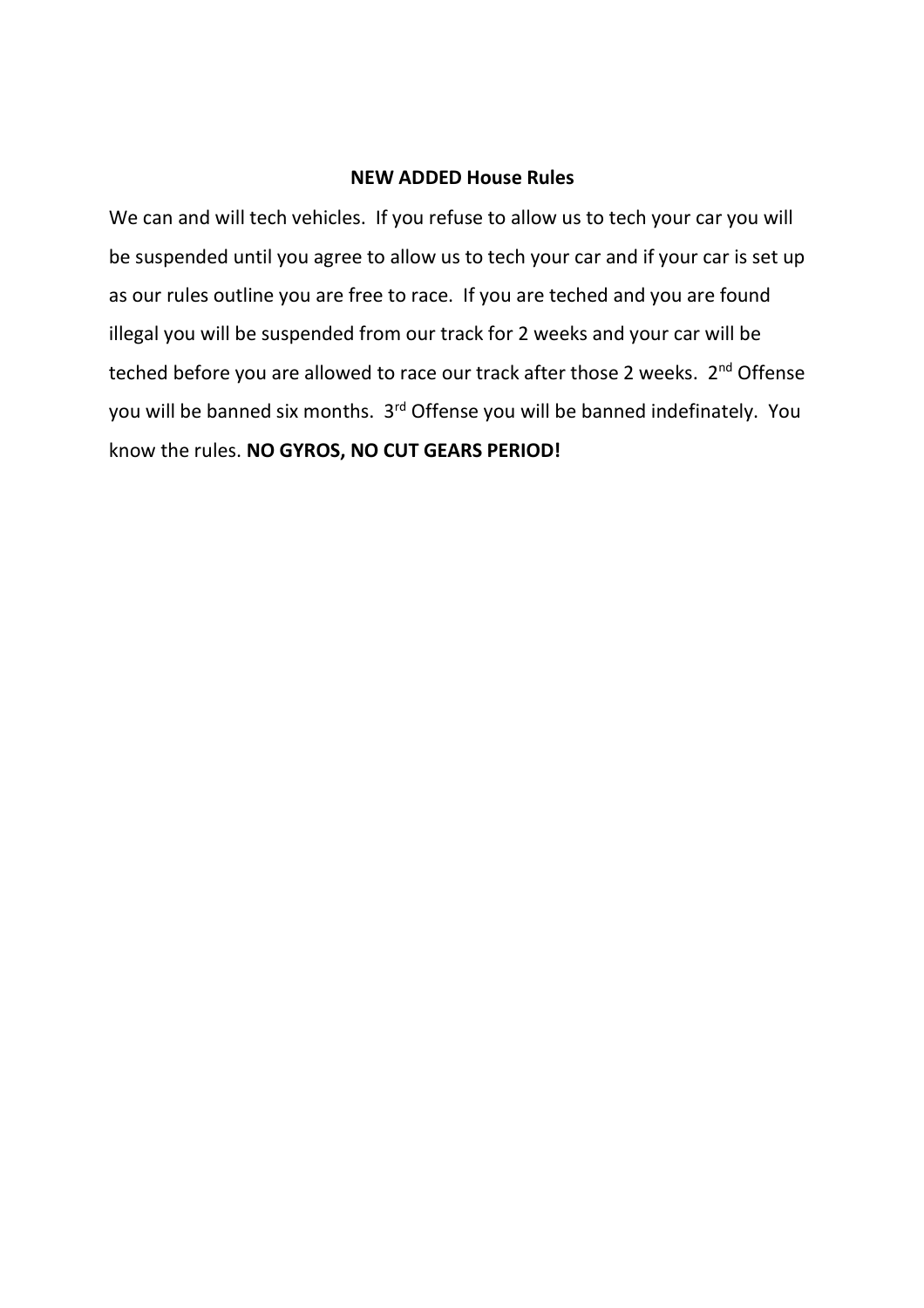#### **STREET STOCK RULES 2022**

The street stock class is a "Spec" class and is intended to be "cheap" therefore there are basically no modifications allowed. Note the rules as follows:

Slash/Raptor 2-wheel drive chassis

\*\*NO VXL/Brushless System

NO LCG Chassis ALLOWED

All components must be STOCK and in the stock location \*exceptions to follow below

5200-50c battery in stock location on chassis

Stock receiver may be removed.

DE G6 tires, Hoosiers, or stock tires that came with your new car out of the box

90/16 gear rule only

Wheels must be traxxas slash offset (2 front/2rear) can be in any placement

Can change shock oil

Can install shock limiters (internal and external)

Can move shocks to any stock hole locations on shock tower/A-arms– no drilling holes!

Body must cover wheels – NO OPEN WHEELS – CANNOT run the slash/raptor bodies that come with chassis new

No cutting of shock springs - NO aftermarket springs – must be stock white springs

CANNOT add ANY Weights

No fans on motor

No aluminum shock caps

12t Traxxas motor and traxxas XL5 ESC ONLY

No cut gears in transmission

No WEDGE bodies (late model or mudboss)

No moving of wheel hex's (front on fronts/rear on rears)

No ceramic bearings

Will add holographic tamper proof sticker to transmission after tech – we will maintain a list of teched racers/cars. Must see us if you break the seal to re-tech

### **If it doesn't say you can then you CAN'T!**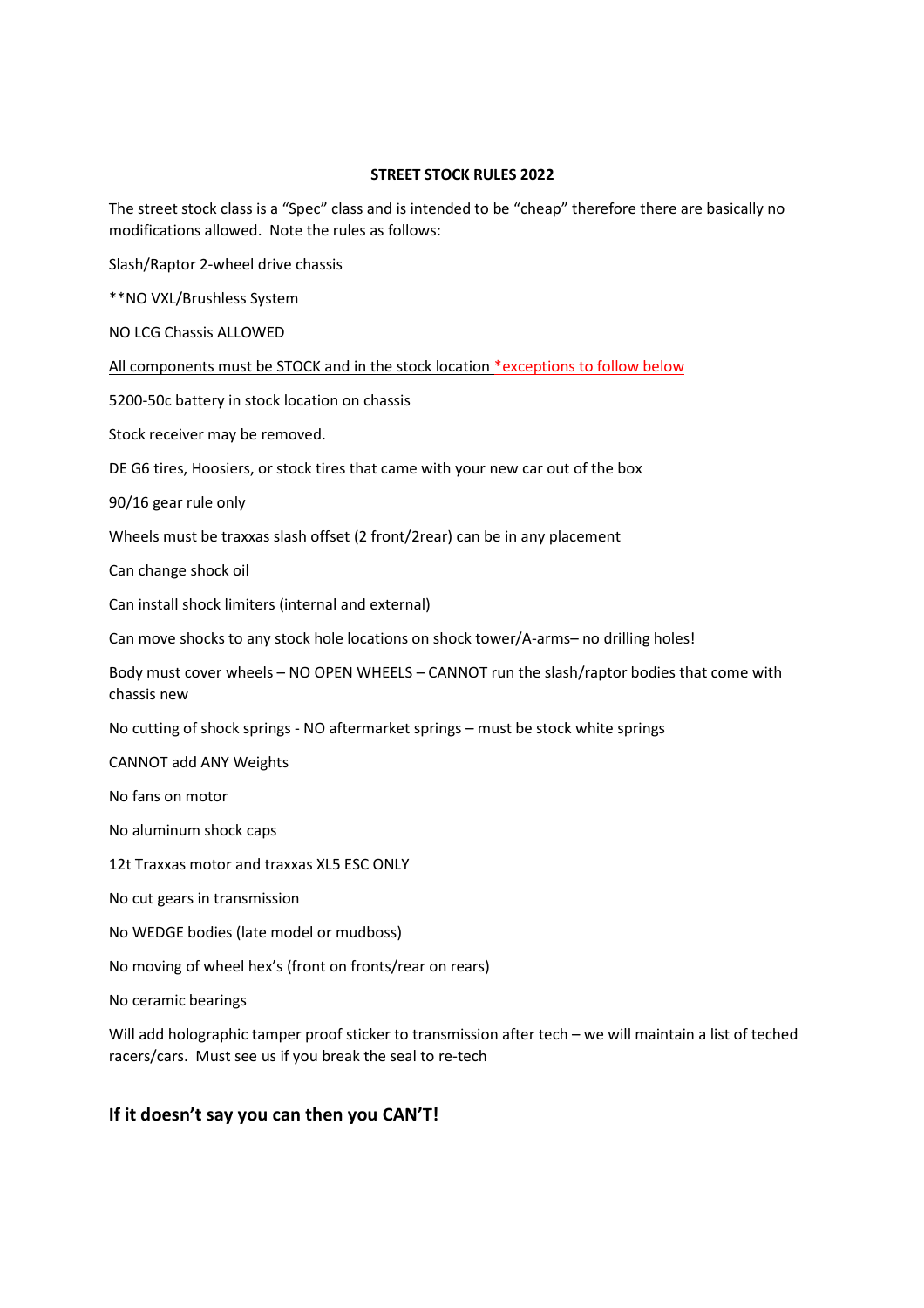# **12 Turn Stock Mudboss 2022**

Follow Salvas 12T Rules (+/-) our additions below

Slash/Raptor 2-wheel drive chassis

NO VXL/Brushless systems

All components must be stock and in the stock locations \*exceptions to follow below

5200-50c battery in stock location on chassis

Stock radio receiver may be removed.

Must run stock tires that may come with vehicle: Khumo, BFG, Traxxas SCT – NO S1

Must run stock traxxas wheels: can be any offset (all rears, all fronts or any combination)

Must run Salvas Mudboss body or any clone that is mass produced.

May cut ONLY front springs up to 5 rings

May change shock oil

May run internal limiters in shocks

May move ESC to any location on chassis top side

12t Traxxas motor only

Traxxas XL5 esc only

May run RPM front and rear bearing carriers/due to open wheels

NO weights may be added to the chassis in any way

No LCG

No fan on Motor

No aluminum shock caps

**"A"** arms must be in stock location (left on left/right on right)

Any questions or opinions come see track officers

Will add holographic tamper proof sticker to transmission after tech – we will maintain a list of teched racers/cars. Must see us if you break the seal to re-tech

## **If it doesn't say you CAN then you CAN'T!**